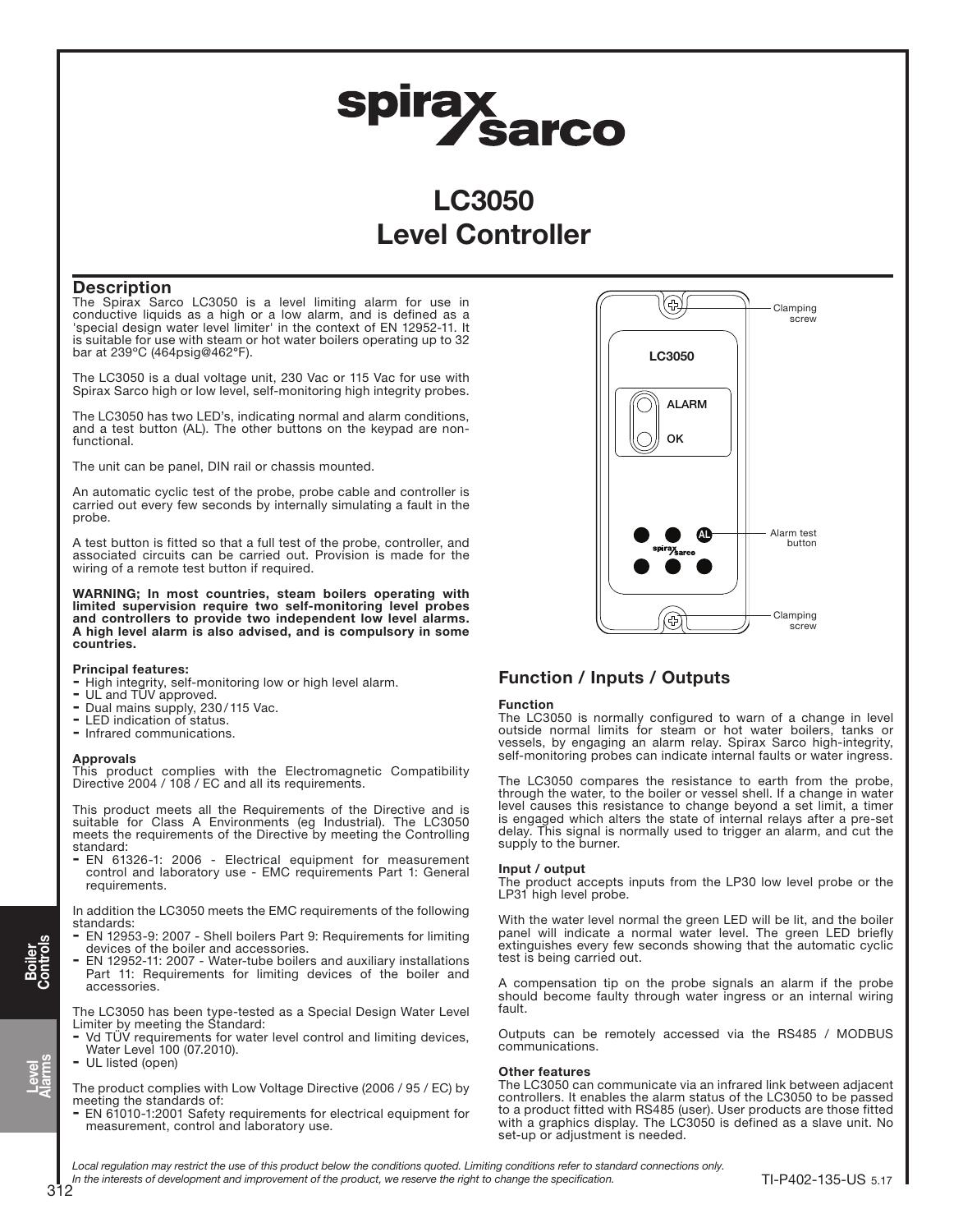# LC3050 Level Controller

## Technical data LC3050

|                                              | Mains voltage range                    | 220/240 Vac setting (198 V to 264 V)                                                                                                                                                  |                                         |
|----------------------------------------------|----------------------------------------|---------------------------------------------------------------------------------------------------------------------------------------------------------------------------------------|-----------------------------------------|
|                                              |                                        | 110/120 Vac setting (99 V to 132 V)                                                                                                                                                   |                                         |
|                                              | Frequency                              | $50 - 60$ Hz                                                                                                                                                                          |                                         |
|                                              | Power consumption                      | 230 V/30 mA or 115 V/60 mA                                                                                                                                                            |                                         |
|                                              | General                                | Indoor use only                                                                                                                                                                       |                                         |
|                                              | Maximum altitude                       | 2 000 m (6 562 ft) above sea level                                                                                                                                                    |                                         |
|                                              | Ambient temperature limits             | $0 - 55^{\circ}$ C (32-131°F)                                                                                                                                                         |                                         |
|                                              | Maximum relative humidity              | 80% up to 31°C (88°F) decreasing linearly to 50% at 40°C (104°F)                                                                                                                      |                                         |
|                                              | Overvoltage category                   | $\mathbf{III}$                                                                                                                                                                        |                                         |
|                                              | Pollution degree                       | 2 (as supplied)                                                                                                                                                                       |                                         |
| <b>Environmental</b>                         |                                        | 3 (when installed in an enclosure) - Minimum of IP54 or<br>UL50 / NEMA Type 3, 3S, 4, 4X, 6, 6P or 13.                                                                                |                                         |
|                                              | Enclosure rating<br>(front panel only) | NEMA type 4 hose down only (UL approval) and IP65<br>(verified by TRAC Global)                                                                                                        |                                         |
|                                              | LVD (safety)                           | Electrical safety EN 61010-1 UL61010-1, 3rd Edition,<br>2012-05 CAN/CSA-C22.2 No. 61010-1, 3rd Edition, 2012-05                                                                       |                                         |
|                                              | <b>EMC</b>                             | Immunity/Emissions                                                                                                                                                                    | Suitable for heavy industrial locations |
|                                              | Enclosure                              | Material                                                                                                                                                                              | Polycarbonate                           |
|                                              | Front panel                            | Material                                                                                                                                                                              | Silicone rubber, 60 shore.              |
|                                              | Solder                                 | Tin/lead (60/40%)                                                                                                                                                                     |                                         |
| <b>Mains</b>                                 | Termination                            | Rising clamp plug-in terminal blocks with screw connectors.<br>Caution: Use only the connectors supplied by Spirax Sarco Ltd. -<br>Safety and Approvals may be compromised otherwise. |                                         |
| connector<br>Cable/wire                      | Cable size                             | 0.2 mm <sup>2</sup> (24 AWG) to 2.5 mm <sup>2</sup> (12 AWG).                                                                                                                         |                                         |
|                                              | Stripping length                       | $5 - 6$ mm $(0.2")$                                                                                                                                                                   |                                         |
| and                                          | <b>Type</b>                            | High temperature                                                                                                                                                                      |                                         |
|                                              | Shield type                            | Screened                                                                                                                                                                              |                                         |
| data<br>Level probe<br>cable/wire            | Number of cores                        | 4                                                                                                                                                                                     |                                         |
|                                              | Gauge                                  | $1 - 1.5$ mm <sup>2</sup> (18 - 16 AWG)                                                                                                                                               |                                         |
|                                              | Maximum length                         | 50 m (164 ft)                                                                                                                                                                         |                                         |
|                                              | Recommended type                       | Prysmian (Pirelli) FP200, Delta Crompton Firetuf OHLS                                                                                                                                 |                                         |
| Input technical data<br>Minimum conductivity |                                        | 30 µS/cm or 30 ppm at 25°C (77°F)                                                                                                                                                     |                                         |
| <b>Relays</b>                                | Contacts                               | 2 x single pole changeover relays (SPCO)                                                                                                                                              |                                         |
|                                              | Voltage ratings (maximum)              | 250 Vac                                                                                                                                                                               |                                         |
|                                              | Resistive load                         | 3 amp @ 250 Vac                                                                                                                                                                       |                                         |
|                                              | Inductive load                         | 1 amp @ 250 Vac                                                                                                                                                                       |                                         |
|                                              |                                        | 1/4 HP (2.9 amp) @ 250 Vac                                                                                                                                                            |                                         |
|                                              |                                        | $\frac{1}{10}$ HP (3 amp) @ 120 Vac                                                                                                                                                   |                                         |
|                                              | Pilot duty load                        | C300 (2.5 amp) - control circuit/coils                                                                                                                                                |                                         |
|                                              | Electrical life (operations)           | 3 x 10 <sup>5</sup> or greater depending on load                                                                                                                                      |                                         |
|                                              | Mechanical life (operations)           | 30 x 10 <sup>6</sup>                                                                                                                                                                  |                                         |
|                                              | Physical layer                         | IrDA                                                                                                                                                                                  |                                         |
|                                              | Baud                                   | 38400                                                                                                                                                                                 |                                         |
| <b>Infrared</b>                              | Range                                  | 10 cm $(4")$                                                                                                                                                                          |                                         |
|                                              | Working angle                          | $15^{\circ}$                                                                                                                                                                          |                                         |
|                                              | Eye safety information                 | Exempt from EN 60825-12: 2007 Safety of laser products -<br>does not exceed the accessible emission limits (AEL) of Class 1                                                           |                                         |
|                                              | <b>Power supply</b><br>and signal      | ac motor load                                                                                                                                                                         |                                         |

Level Alarms